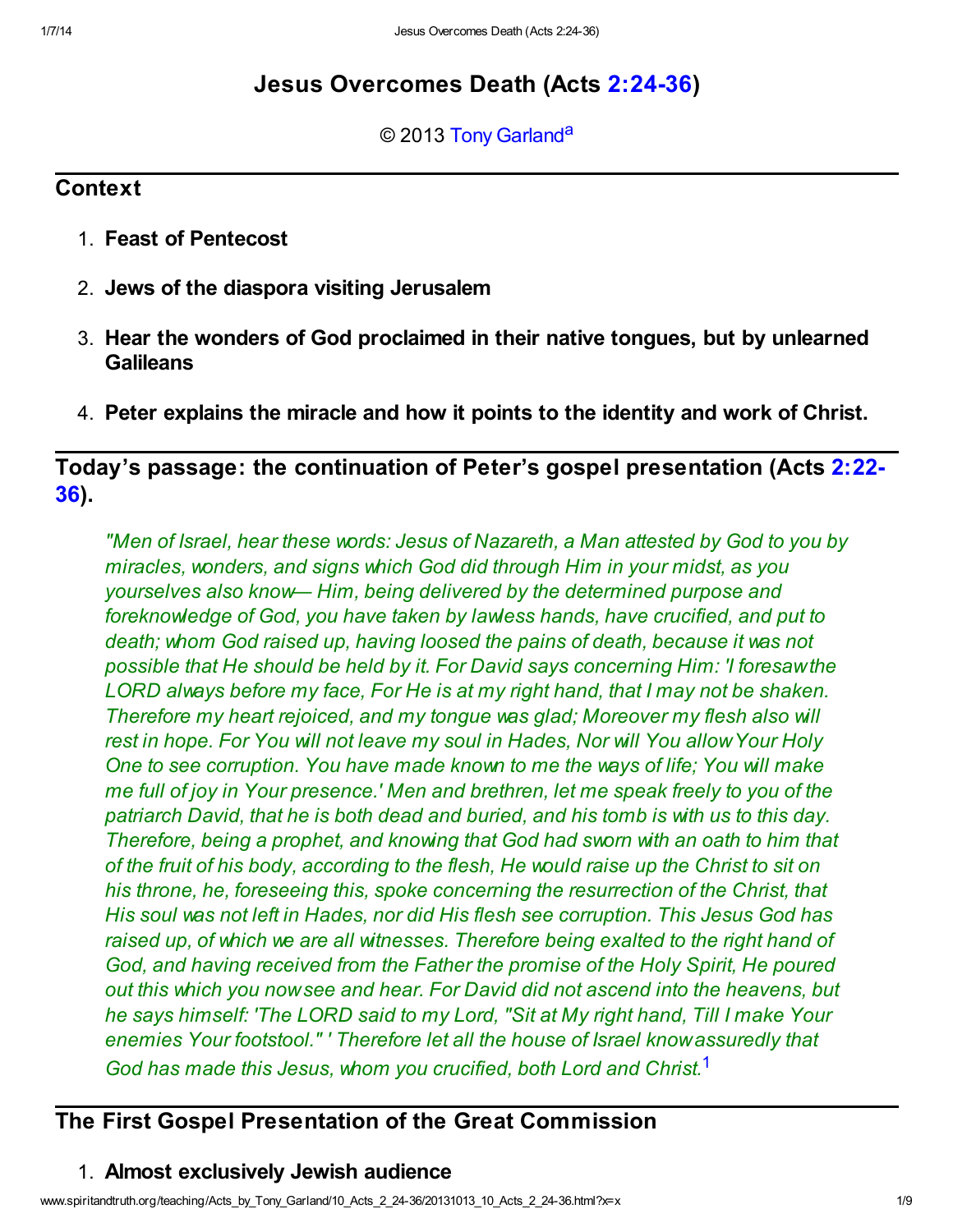- 2. Witnessing according to Jewish expectations
	- A. Appealing to the OT to explain the events
		- I. Joel
		- II. Two Psalms of David
			- a. Psalm [16](http://www.spiritandtruth.org/bibles/nasb/b19c016.htm#Ps._C16V1)
			- b. Psalm [110](http://www.spiritandtruth.org/bibles/nasb/b19c110.htm#Ps._C110V1)
			- c. It is beneficial Christians to become equipped to preach Jesus without reference to the NT.
				- i. This was the practice of Paul, the apostles, and early church prior to the establishment of the NT.
				- ii. Some whom we witness to will not accept the testimony of the NT (e.g., Jews).
				- iii. This, of course, assumes we have a working knowledge of the OT.

## Psalm [16](http://www.spiritandtruth.org/bibles/nasb/b19c016.htm#Ps._C16V1)

- 1. My flesh also will rest in hope. For You will not leave my soul in Sheol, Nor will You allow Your Holy One to see corruption (Psalm [16:9b-10](http://www.spiritandtruth.org/bibles/nasb/b19c016.htm#Ps._C16V9)).
- 2. David expressed his hope that he would live beyond the grave that his soul would not be left in Sheol (the abode of the dead).
- 3. David's hope was rooted in his identification with another, referred to as God's "Holy One," would not see the corruption of the grave which follows upon death.
- 4. Because this "Holy One" would not be left in the grave, neither would David.

### Psalm [110](http://www.spiritandtruth.org/bibles/nasb/b19c110.htm#Ps._C110V1)

- 1. The Lord said to my Lord, "Sit at My right hand, Till I make Your enemies Your footstool." (Psalm [110:1](http://www.spiritandtruth.org/bibles/nasb/b19c110.htm#Ps._C110V1))
- 2. Peter appeals to Psalm [110](http://www.spiritandtruth.org/bibles/nasb/b19c110.htm#Ps._C110V1) for at least two reasons.
	- A. The Psalm explains the predicted location and role of the Messiah: ascended and seated at the right hand of God.
	- B. The Psalm includes a riddle of sorts, which Jesus had posed to the religious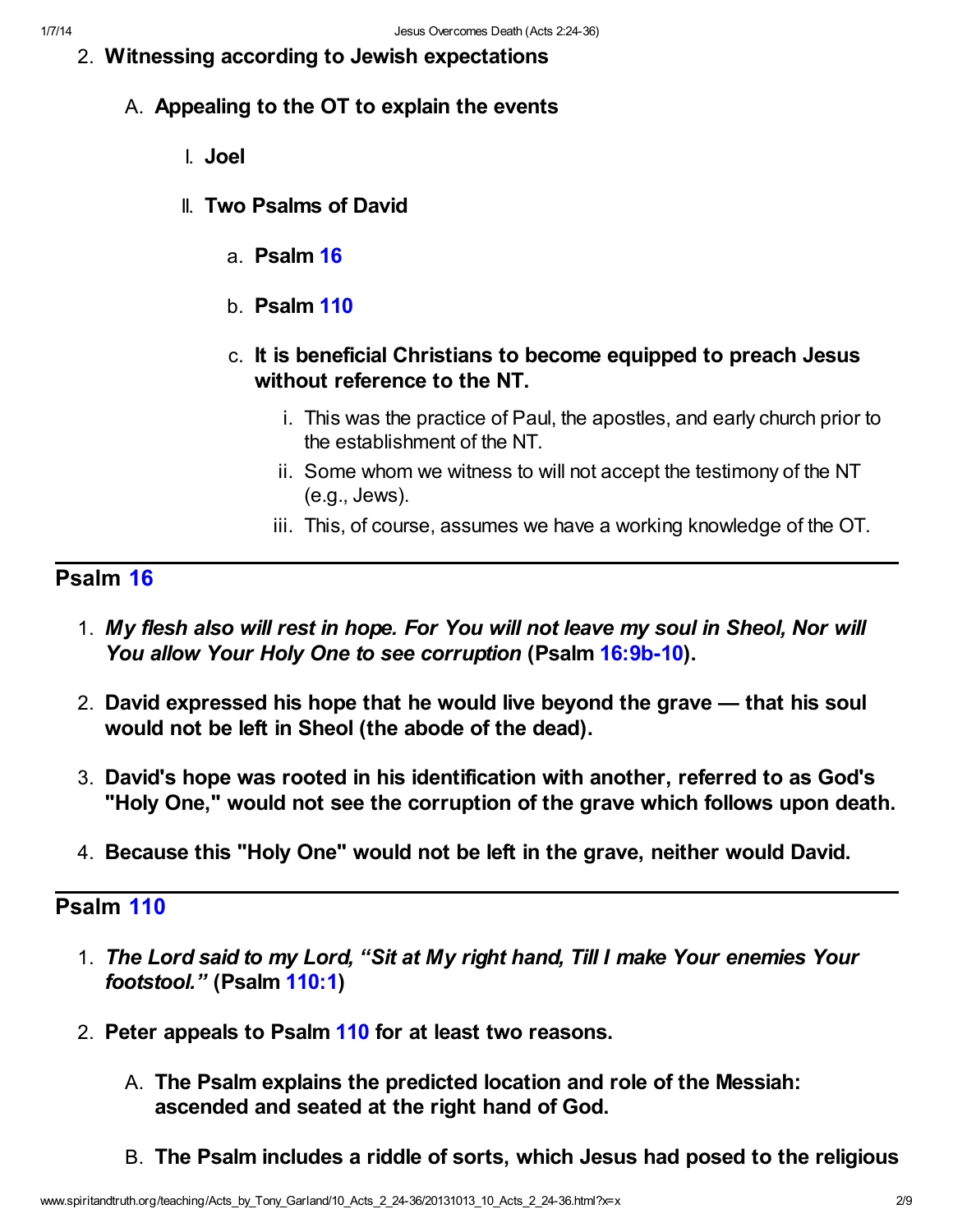leaders and which they were unable to solve.

- I. The riddle is this: David refers to two Lords
- II. The one Lord is **FITE** [Yahweh], the One True God of the OT.
- III. The other Lord is  $\mathbf{R}^{\mathsf{T}}$  (  $\mathbf{\tilde{a}}$  do ni), also used as a title of the One True God (Ps. [114:7](http://www.spiritandtruth.org/bibles/nasb/b19c114.htm#Ps._C114V7)).
	- a. This second person was understood to come out of David's loins as a descendant.
	- b. So how could David refer to one of his descendants as "Lord"? (A son or grandson was always considered to be lesser than his progenitor due to his dependence upon the father for his birth.)
	- c. The answer is found in the unique Son of David, the God-man Jesus, who is both David's son (by His humanity) and God (by His deity) before whom even David would bow.

What do we learn from these Psalms?

- 1. The OT predicted an individual who would overcome the grave.
- 2. This individual is uniquely described as God's "Holy One" (רְ<sup>אָמָי</sup>הָ [*ḥăsîdeka*]).
- 3. The individual was both David's descendant and his Lord.
- 4. The individual would one day sit at God's right hand. This presupposes his ascension to heaven (Acts [1](http://www.spiritandtruth.org/bibles/nasb/b44c001.htm#Acts_C1V1)!)
- <span id="page-2-0"></span>5. Peter makes the connection to Jesus
	- A. The phrase 'the Christ' is equivalent to 'the Messiah' and is used by Peter to indicate the role which Jesus fulfilled concerning the OT expectations of his Jewish listeners.
	- B. The death, resurrection, and ascension of Jesus correspond with the OT predictions of the Messiah ("the Christ") Who is the "Holy One" and David's Lord.
	- C. Consider the role of the OT in the conversion [Michael Rydelnik](http://www.michaelrydelnik.org/)<sup>[b](#page-8-2)</sup>, Professor of Jewish Studies at the Moody Bible Institute and a Jew.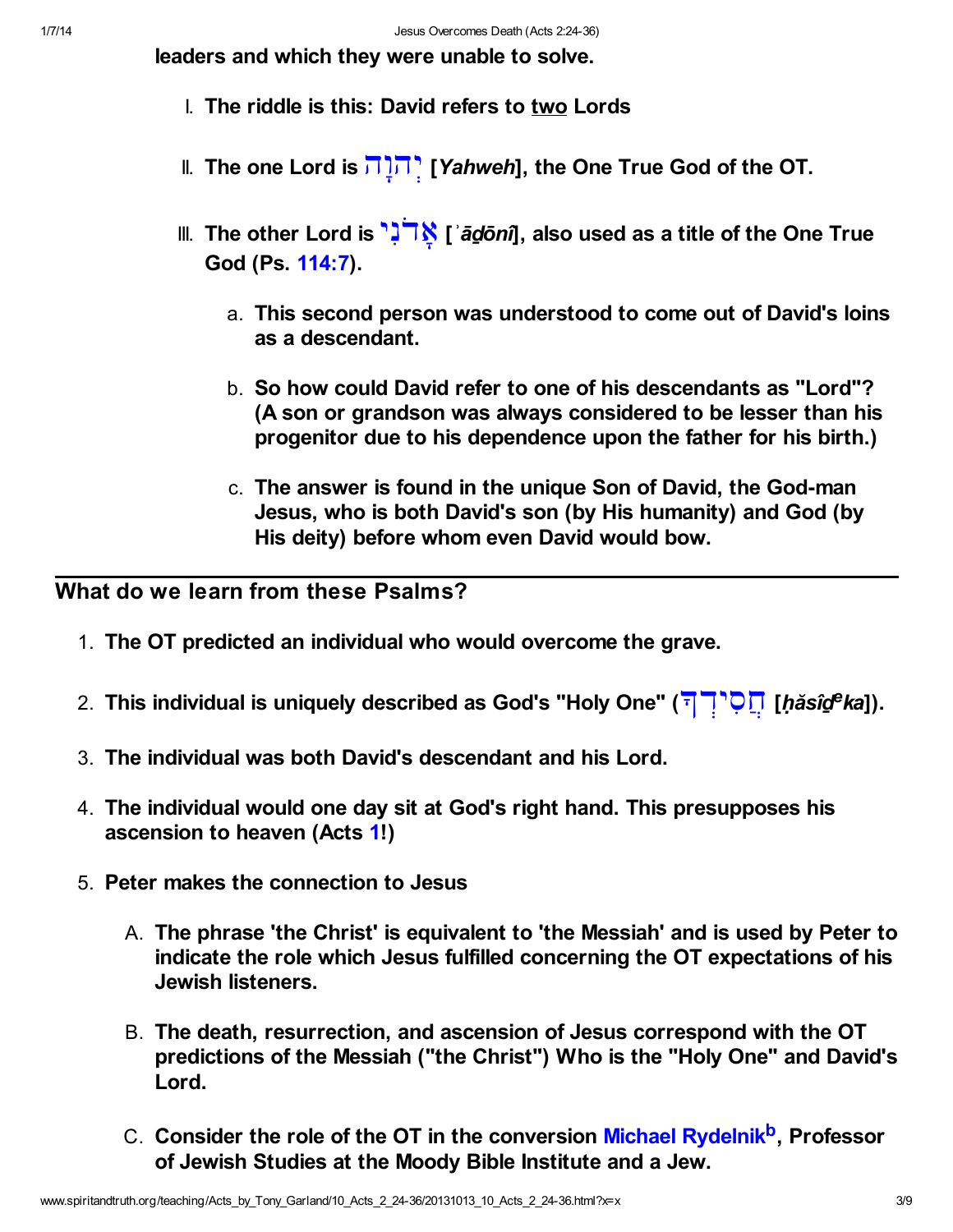I. "Messianic prophecy was the means God used to bring me to faith in Jesus the Messiah. My parents were Holocaust survivors who raised me in a traditional Jewish home. We were Orthodox in our Jewish beliefs and practices and, as such, I did believe in the future coming of a personal Messiah. Even so, it was not a central issue of my life. However, that changed when my mother announced that she believed in Jesus. This led to my father divorcing her and a radical shift in my life. I decided to study the messianic prophecies of the Hebrew Bible and prove my mother wrong in attributing their fulfillment to Jesus of Nazareth. Although I was initially quite confident of my opinion, in time I was surprised to see that there was far more credibility to the messiahship of Jesus than I had first anticipated. After dealing with my fears of ostracism from the Jewish community, based on my new conviction that the Scriptures foretold a suffering Messiah who would be rejected by His own people and provide forgiveness through his death and resurrection, I put my trust in Jesus as Messiah and Lord. . . . I would never have made this decision apart from studying messianic prophecy. In fact, apart from messianic prediction and fulfillment, Jesus could not be identified as the Messiah of Israel, and if not that, then He could not be the Messiah of the world. It is for this reason, joined with my commitment to exegetical accuracy, that I believe it is essential to understand the Hebrew Bible as messianic."<sup>[2](#page-8-3)</sup>

## Life is in Jesus

- <span id="page-3-0"></span>1. Focus on verse 24.
	- A. . . . God raised up, having loosed the pains of death, because it was not possible that He should be held by it. (Acts [2:24](http://www.spiritandtruth.org/bibles/nasb/b44c002.htm#Acts_C2V24))
- 2. "the pains of death"
	- A. The word for "pains" in the original  $(\omega\delta\hat{\mathbf{i}}\mathbf{v}\alpha\boldsymbol{\zeta}$  [odinas]) is used elsewhere to describe the pain of childbirth (1Th.  $5:3$ ). It includes the final agonies which so many experience when death is imminent or when faced with a long-term debilitating sickness or battle with poor health.
	- B. Death is a constant reminder of man's rebellion against his Creator, when physical and spiritual death first entered the cosmos.
		- I. Then to Adam [God] said, "Because you have heeded the voice of your wife, and have eaten from the tree of which I commanded you, saying, 'You shall not eat of it': "Cursed is the ground for your sake; In toil you shall eat of it All the days of your life. Both thorns and thistles it shall bring forth for you, And you shall eat the herb of the field. In the sweat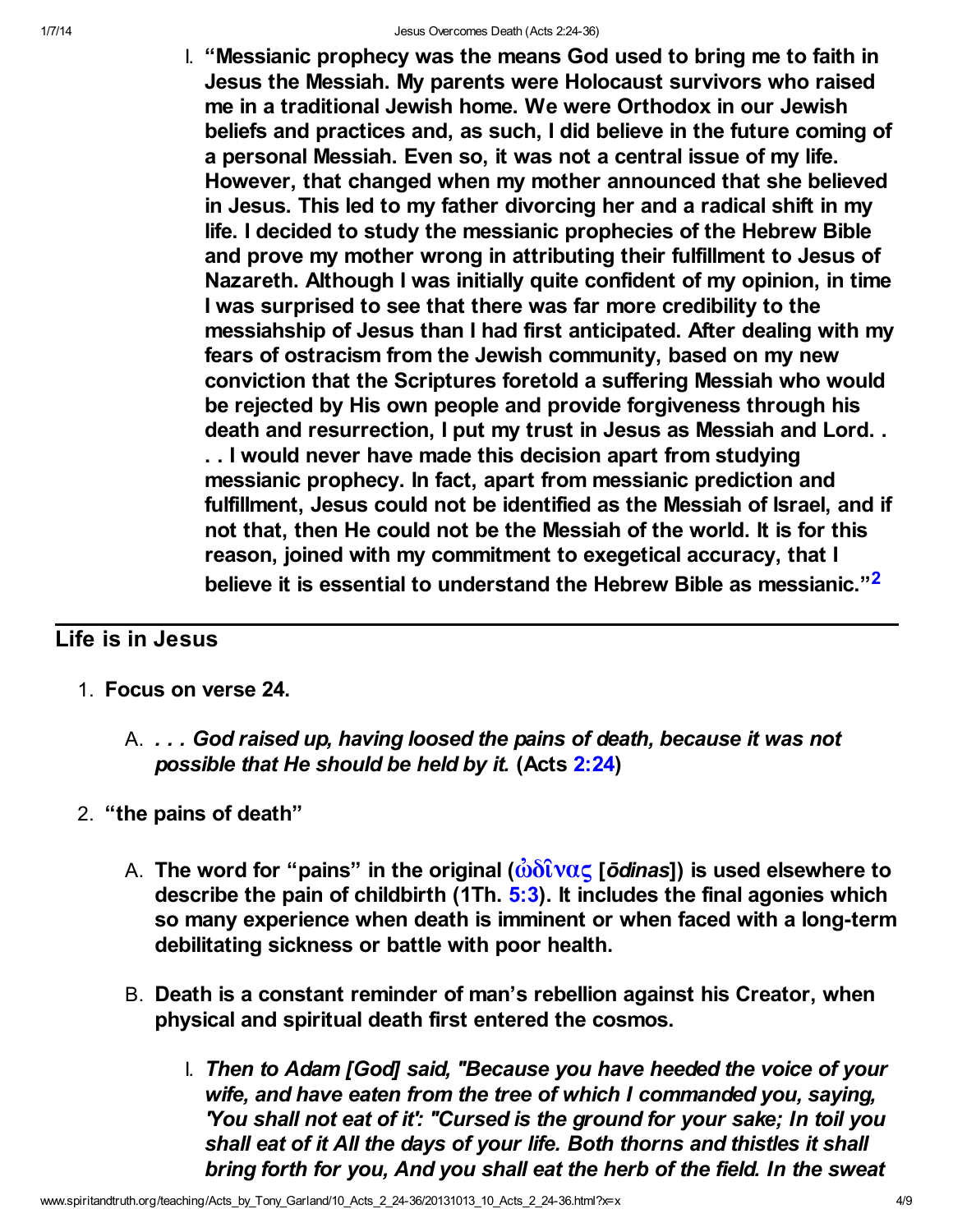of your face you shall eat bread Till you return to the ground, For out of it you were taken; For dust you are, And to dust you shall return." (Gen. [3:17-19\)](http://www.spiritandtruth.org/bibles/nasb/b01c003.htm#Gen._C3V17)

- C. Death serves as a great chain on man's sinful independence something God will never permit man to overthrow.
	- I. Then the LORD God said, "Behold, the man has become like one of Us, to know good and evil. And now, lest he put out his hand and take also of the tree of life, and eat, and live forever" - therefore the LORD God sent him out of the garden of Eden to till the ground from which he was taken. So He drove out the man and He placed cherubim at the east of the garden of Eden, and a flaming sword which turned every way, to guard the way to the tree of life. (Gen. [3:22-24a](http://www.spiritandtruth.org/bibles/nasb/b01c003.htm#Gen._C3V22))
	- II. The search for human-initiated immortality will never find fulfillment, because the source of life is reserved as a unique attribute of God alone—who actively upholds His entire creation.
	- III. Baseball great Ted Williams, the last man to hit .400 in a major-league season, has become the best-known figure to be frozen in expectation of a future revival, using as-yet unknown technologies. . . . The Arizona concern that now houses Williams' mortal remains, Alcor Life Extension Foundation, speculates that sometime in the next century or so, technological advances will allow their frozen "patients" to be revived at a cost equivalent to a \$3 wristwatch. Alcor is currently tending about 50 patients [back in 2002], who have paid \$120,000 for a whole-body freeze, or \$50,000 for a head freeze. . . . Here's how the procedure is done: After a declaration of death, the body is put on a heart-lung machine for transfer to the freezing facility. The body is cooled in an ice bath, the blood is replaced with a preservative solution, and as much water as possible is drawn out from the remains — so as to avoid cellular damage from ice crystals. Then the body (or just the head) is cooled to around 320 degrees below zero Fahrenheit, using a liquid-nitrogen cryogenic system, and stored in a vacuum chamber until scientists figure out how to revive the body and repair the damage.<sup>[3](#page-8-4)</sup>
- <span id="page-4-0"></span>D. Death is a huge billboard on the highway of life which indicates that the cosmos has suffered fracture due to the entrance of sin
	- I. For the creation was subjected to futility, not willingly, but because of Him who subjected it in hope . . . For we know that the whole creation groans and labors with birth pangs together until now (Rom. [8:20-22](http://www.spiritandtruth.org/bibles/nasb/b45c008.htm#Rom._C8V20)).
- E. Death is not how it was meant to be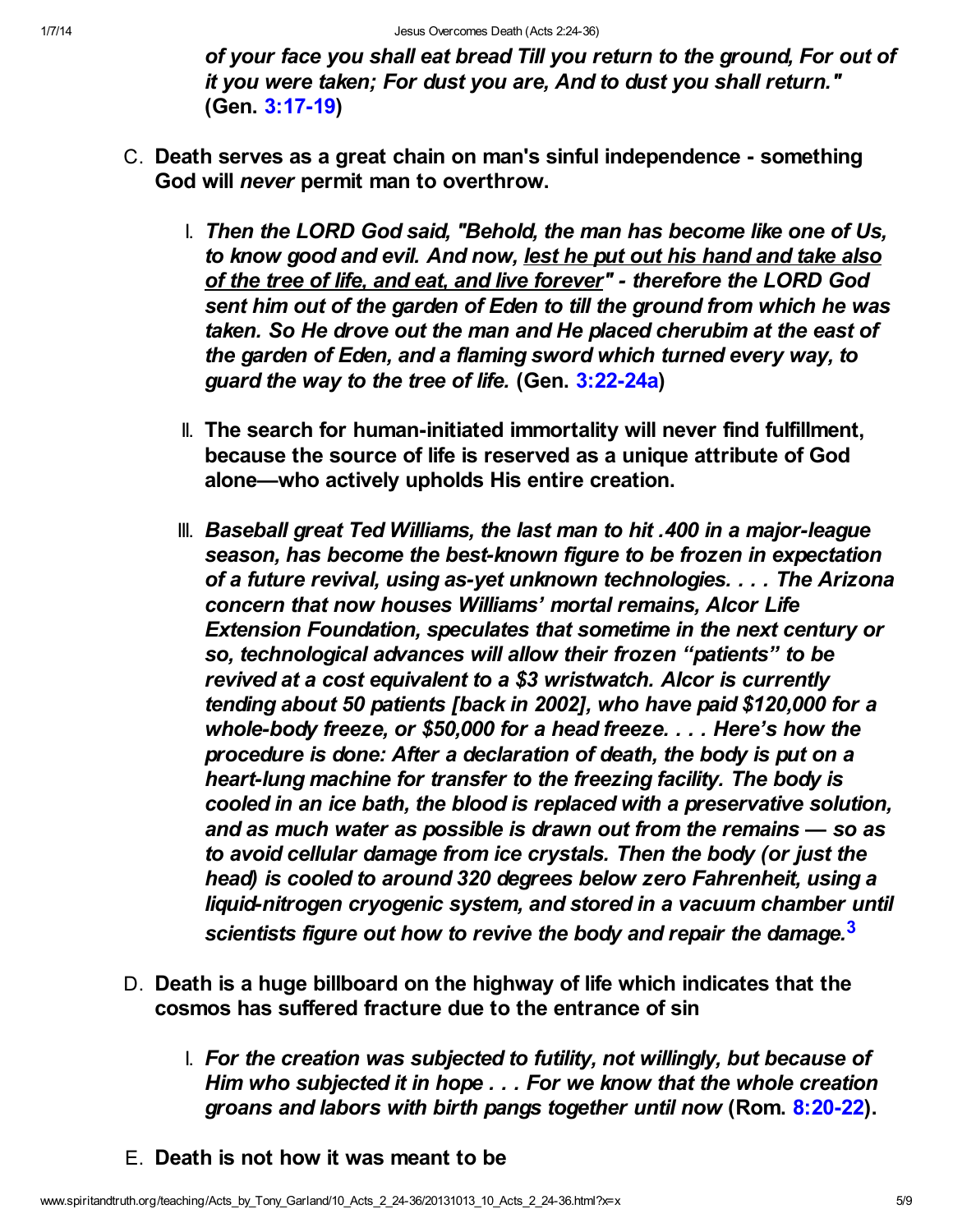- I. Misguided attempts to minimize the horrors of death and accept it as a "beautiful cycle"
- II. Away with the nonsensical musings of godless men like John Muir!
	- a. "Let children walk with nature, let them see the beautiful blendings and communions of death and life, their joyous inseparable unity, as taught in woods and meadows, plains and mountains and streams of our blessed star, and they will learn that death is stingless indeed, and as beautiful as life, and that the grave has no victory, for it never fights. All is divine harmony." — John Muir. This quote was shared at the memorial service of a friend's father. [4](#page-8-5)
- <span id="page-5-0"></span>III. The prophet Isaiah referred to death as, The ... covering cast over all people, and the veil that is spread over all nations. (Isa. [25:7\)](http://www.spiritandtruth.org/bibles/nasb/b23c025.htm#Isa._C25V7)
- $N.$  The last enemy that will be destroyed is death. (1Cor. [15:26\)](http://www.spiritandtruth.org/bibles/nasb/b46c015.htm#1Cor._C15V26)
- V. Solomon wrote, For man also does not know his time: like fish taken in a cruel net, like birds caught in a snare, so the sons of men are snared in an evil time, when it falls suddenly upon them. (Ecc. [9:12\)](http://www.spiritandtruth.org/bibles/nasb/b21c009.htm#Ecc._C9V12)
- VI. Remember how short my time is; For what futility have You created all the children of men? What man can live and not see death? Can he deliver his life from the power of the grave? Selah (Ps. [89:47-48\)](http://www.spiritandtruth.org/bibles/nasb/b19c089.htm#Ps._C89V47)
- F. [Show book containing historical photos of adults from around 1907 every one has gone to the grave!]
- <span id="page-5-1"></span>G. Something worse than physical death: spiritual death
	- I. Separation and alienation from God
		- a. Born as 'living dead'
			- i. Concerning living, breathing people, Jesus said: . . . Follow Me, and let the dead bury their own dead. (Mat. [8:22](http://www.spiritandtruth.org/bibles/nasb/b40c008.htm#Mat._C8V22))<sup>[5](#page-8-6)</sup>
			- ii. Most assuredly, I say to you, he who hears My word and believes in Him who sent Me has everlasting life, and shall not come into judgment, but has passed from death into life. Most assuredly, I say to you, the hour is coming, and now is, when the dead will hear the voice of the Son of God; and those who hear will live. (John [5:24–25\)](http://www.spiritandtruth.org/bibles/nasb/b43c005.htm#John_C5V24)
			- iii. As one popular Christian group described their ministry in song, Wherever we're led all the Living Dead, wanna leave their Zombie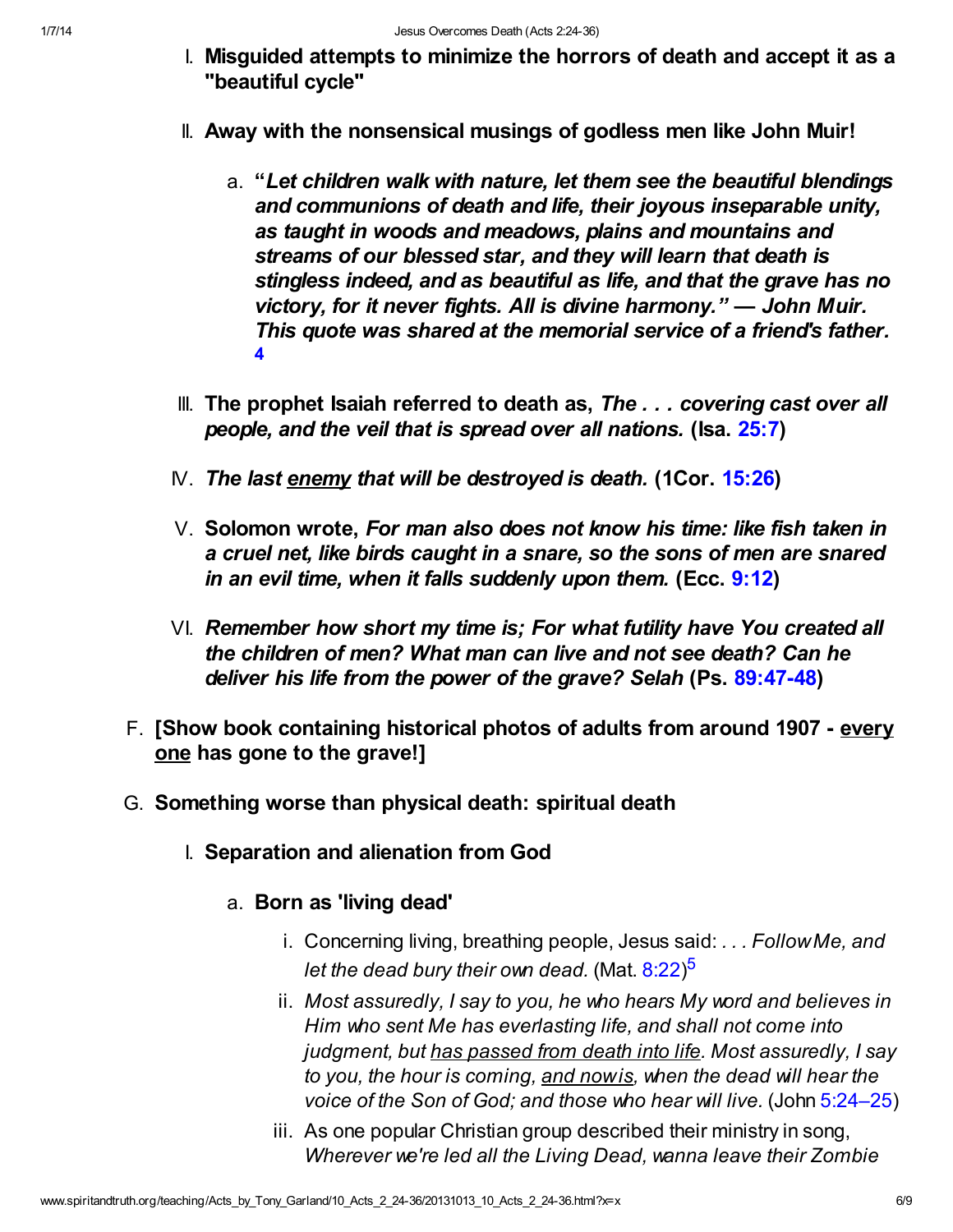<span id="page-6-0"></span>Mob. It's a touching scene when they all come clean. God help us, we just love our job.<sup>[6](#page-8-7)</sup>

- b. Thus, the need of spiritual birth, to be "born again."
- c. Unless we are "born again," we will leave this world in the same condition we entered: spiritually dead and separated from God.
- d. Only this time our alienation from God will be devastating and permanent: And as it is appointed for men to die once, but after this the judgment (Heb. [9:27](http://www.spiritandtruth.org/bibles/nasb/b58c009.htm#Heb._C9V27))
- 3. "it was not possible that He should be held by [death]"
	- A. Although Jesus died, death could not keep a grip (κρατεΐσθαι [krateisthai] upon Him.
	- B. Why not possible?
		- I. Peter will refer to Jesus as, the Prince of Life in the very next chapter (Acts [3:15\)](http://www.spiritandtruth.org/bibles/nasb/b44c003.htm#Acts_C3V15).
		- II. The word "prince,"  $\dot{\alpha}$  (χηγὸν [archēgon], as used in that passage, denotes the initiator, founder, or author of life. Jesus, being God, is the very source of life-giving power.
		- III. As John's gospel reveals, All things were made through Him, and without Him nothing was made that was made. (John [1:3](http://www.spiritandtruth.org/bibles/nasb/b43c001.htm#John_C1V3))
		- $N.$  Paul wrote to the Colossian church, He is the image of the invisible God, the firstborn over all creation. For by Him all things were created that are in heaven and that are on earth, visible and invisible, whether thrones or dominions or principalities or powers. All things were created through Him and for Him. (Col. [1:15-16](http://www.spiritandtruth.org/bibles/nasb/b51c001.htm#Col._C1V15))
		- V. The life-giving power of God was not an event in the past, but continues moment by moment (Heb. [1:3](http://www.spiritandtruth.org/bibles/nasb/b58c001.htm#Heb._C1V3)).
			- a. "The entire cosmos depends upon God's will for its continued existence just as much as it did for its initial creation. While we type this, and while you read it, our fingers and your eyes continue to exist only because God upholds them. It is inadequate to imagine God as a cosmic clockmaker, first creating the universe, designing it to operate in a certain way, winding it up and then leaving it to tick along on its own. The fact that the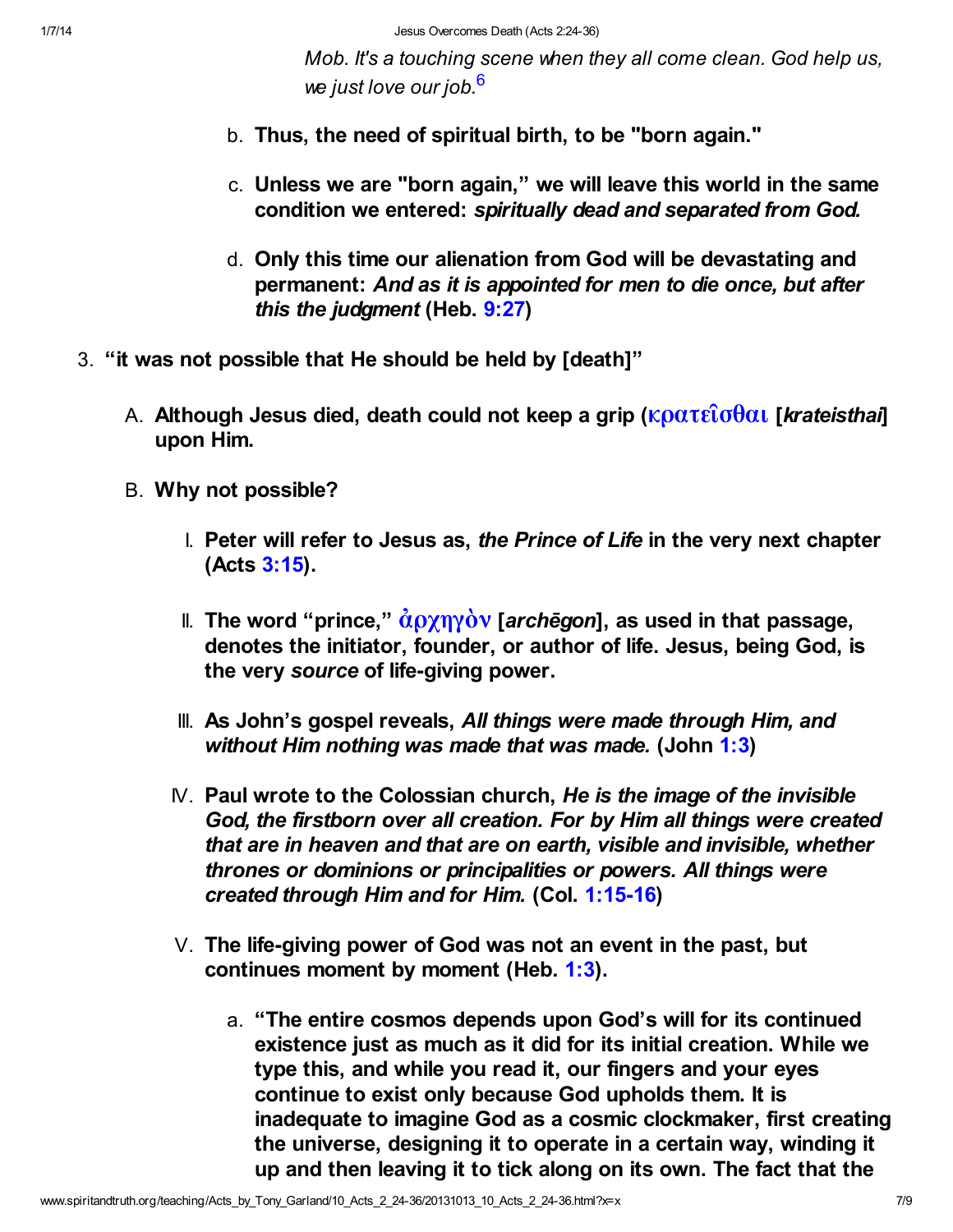<span id="page-7-0"></span>universe continues to function as it does, and that certain actions have certain consequences, needs to be seen in the light of God's continued, intentional, active, sustaining involvement."[7](#page-8-8)

- VI. The Creator could never be unwillingly subjected to the decay of His own creation.
- C. Promises to destroy death
	- I. As the source and active upholder of life, the work of Jesus on the cross is also central to the fulfillment of the promised final overthrow of death.
	- II. He will swallow up death forever, And the Lord GOD will wipe away tears from all faces; the rebuke of His people He will take away from all the earth . . . (Isa. [25:8\)](http://www.spiritandtruth.org/bibles/nasb/b23c025.htm#Isa._C25V8)
	- III. I will ransom them from the power of the grave; I will redeem them from death. O Death, I will be your plagues! O Grave, I will be your destruction! . . . (Hos. [13:14](http://www.spiritandtruth.org/bibles/nasb/b28c013.htm#Hos._C13V14))
	- IV. Jesus demonstrated His power over death by raising Lazarus, a man who had already been dead for four days.
	- V. What is more amazing than this miracle is the claim Jesus made to Lazarus's sister Martha: Jesus said to her, "I am the resurrection and the life. He who believes in Me, though he may die, he shall live. And whoever lives and believes in Me shall never die. Do you believe this?" (John [11:25-26](http://www.spiritandtruth.org/bibles/nasb/b43c011.htm#John_C11V25))
	- VI. Christ's great proclamation as the divine life giver in the final book of the Bible
		- a. . . . I am the First and the Last. I am He who lives, and was dead, and behold, I am alive forevermore. Amen. And I have the keys of Hades and of Death. (Rev. [1:17-18\)](http://www.spiritandtruth.org/bibles/nasb/b66c001.htm#Rev._C1V17)